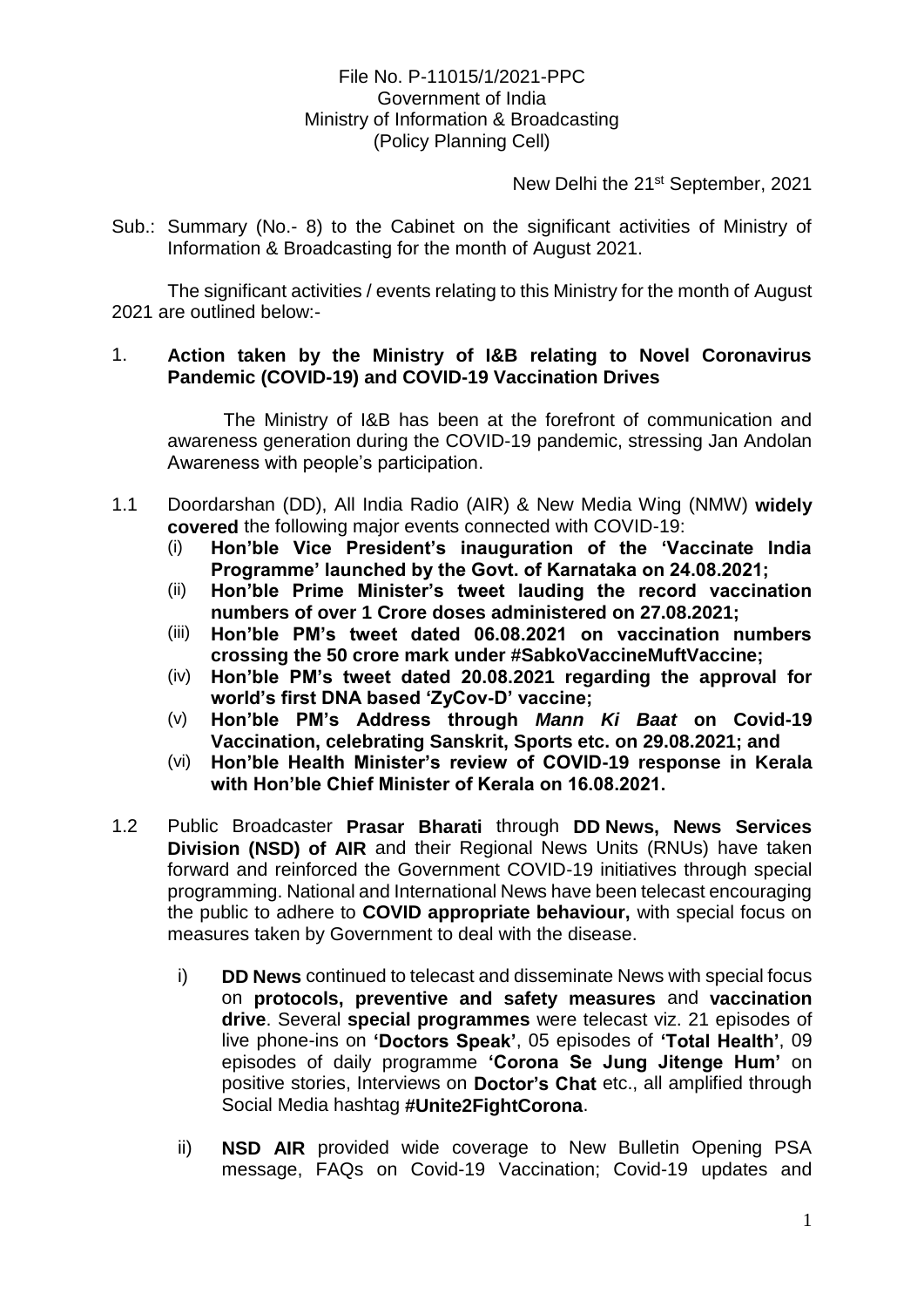communications etc. 30 live phone-ins of top medical experts and general public in **'Corona Jagrukta' series** were also broadcast.

## iii) **Special COVID-19 Composite News Bulletins; COVID Jan Andolan**

- iv) Infographics/ Videos/ Expert Speak/ Infobytes/ Fake News Alerts/ Positive Stories/ Audio Promos/ Scientific Developments/ Podcasts
- 1.3 Press Information Bureau (PIB) issued **Daily Covid-19 Bulletins and infographics,** conducted **Press Briefings,** published **videos**/**video bytes** and its **Covid-19 Fact Check Units** have kept a check on misinformation. PIB and its Regional offices have issued **8314 Press Releases** in English, Hindi and other regional languages and organized **139 webinars** on COVID-19, Vaccination Drive, Azadi Ka Amrit Mahotsav etc. 1388 PIB's Tweets (English) earned 33.2 Million impressions & 24K new followers and 1259 PIB's Tweets (Hindi) earned 4.34 Million impressions & 5.6K new followers in August 2021.
- 1.4 The Regional/ Field Outreach Bureaus (ROB/FOB) of Bureau of Outreach and Communication (BOC) conducted **awareness campaign** on themes of COVID-19 and Vaccination Drives **through Social Media platforms** as under:

| Total No. of<br><b>Facebook</b><br><b>Posts</b> | <b>Total No. of Tweets</b><br>and Re-tweets (with<br>'Impressions') | Total No. of<br><b>Posters/Message</b><br><b>/Videos circulated</b><br>on WhatsApp | Total No. of<br>Instagram<br><b>Posts</b> |
|-------------------------------------------------|---------------------------------------------------------------------|------------------------------------------------------------------------------------|-------------------------------------------|
| 16152                                           | 48100 (1237163)                                                     | 78620                                                                              | 4955                                      |

1.5 **Comprehensive coverage** was provided by NMW **on Social Media** to Covid-19 statistics, Vaccination drive, management efforts, FAQs on children's health, use of humour for Behaviour Change Communication, etc. Nearly **922 tweets** were posted in August 2021 from **dedicated Twitter handle @COVIDNewsByMIB** having **208.5K followers**. The handle has a **total of 462.9 Million impressions** and **30.7K tweets**, as on 02.09.2021.

#### 2. **Azadi ka Amrit Mahotsav: 75 Years of Independence of India**

The Ministry of I&B curated a series of synergistic and innovative programmes to celebrate the **Azadi ka Amrit Mahotsav (AKAM)** under the overall spirit of **'Jan Bhagidari and Jan Andolan'** through different modes and mediums under its **Iconic Week celebrations from 23.08.2021 to 29.08.2021**.

2.1 **Hon'ble President's Address to the Nation** on the eve of 75th Independence Day of India, the declaration of **14th August as Partition Horrors Remembrance Day** in memory of the struggles and sacrifices of people of India by the Hon'ble Prime Minister, his paying of tributes to the participants of **Quit India Movement, his Speech from the ramparts of Red Fort** on the 75<sup>th</sup> Independence Day of India calling for *'Sabka Saath, Sabka Vikas, Sabka Vishwas and Sabka Prayas'* for Nation Building and his **inauguration of the renovated complex of Jallianwala Bagh Smarak** including Museum Galleries on 28.08.2021 were covered comprehensively on whole network of DD and AIR.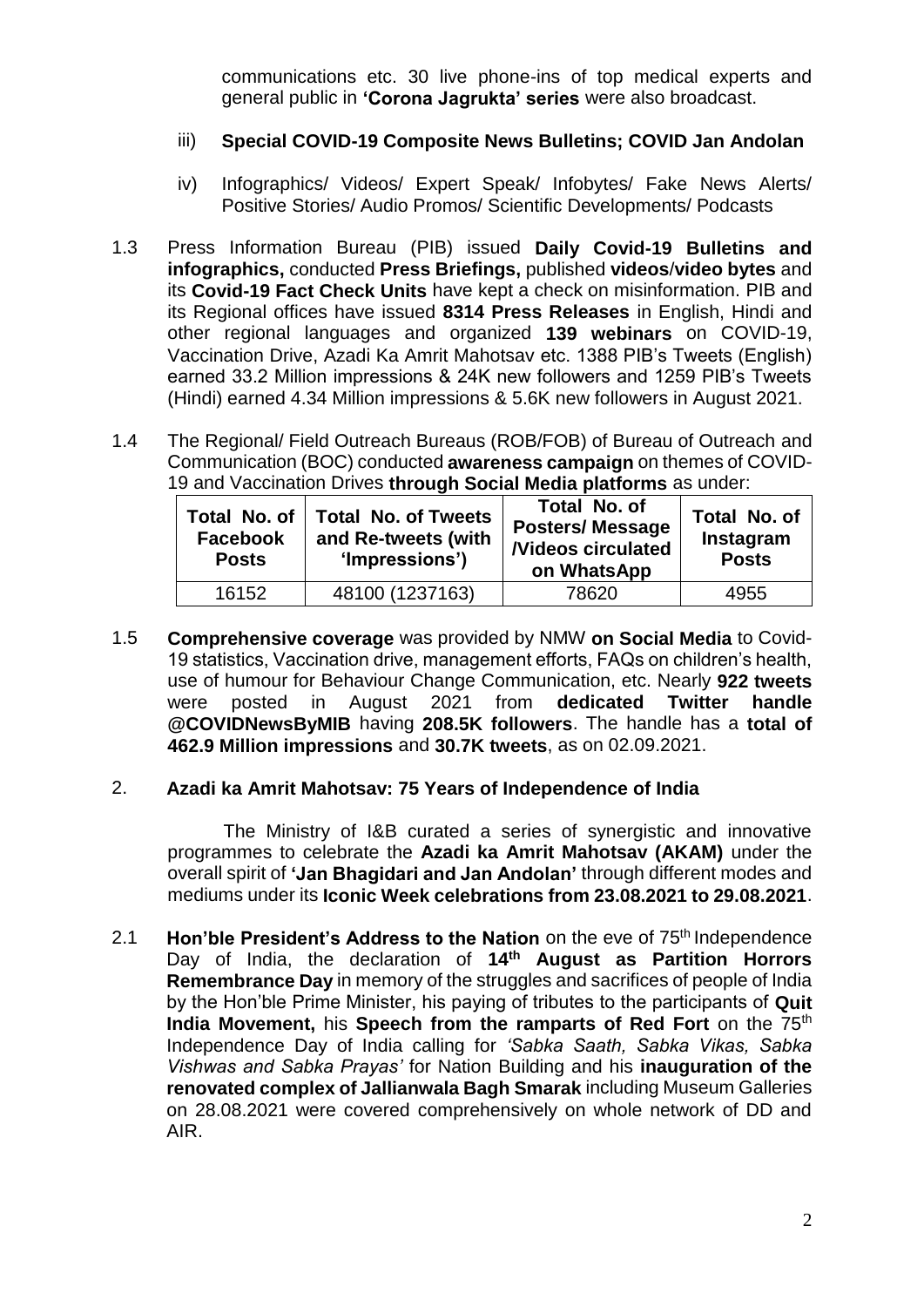- 2.2 An e-Photo Exhibition **"Making of the Constitution"** depicting the framing of the Constitution and Virtual Film Poster Exhibition **"Chitranjali@75"** representing 75 Years of Indian Cinema was inaugurated on 27.08.2021 by the Hon'ble Minister of Information and Broadcasting along with Hon'ble Minister of Culture in the presence of respective Ministers of State, which was live telecast on DD News. The Exhibitions on freedom struggle which will run for an entire year is a step in the direction of **Jan-Bhagidari** and the Government will run a **"Know Your Constitution"** campaign.
- 2.3 DD News live telecast the launch of **Fit India Freedom Run 2.0**. As part of AKAM, DD News telecast **several special programmes series** namely *'Ham Hai Pratibadh'* on Independence Day speech of Hon'ble PM, *'Naye Bharat Ka Safar'* to showcase achievements and success stories in different sectors and *'DD Dastavez'* on archival material covering freedom struggle of India. Special segments *'Azadi Ka Safar'* and *'Saga of Freedom'* is being telecast on DD News and DD India to showcase contributions of freedom fighters. Special programmes on **Quit India Movement**, **'The journey of New India: Diplomacy'** etc. were telecast and **short spots with voice quotes** from speeches of Sardar Patel and Netaji are also being telecast.
- 2.4 AIR launched a unique daily programme *'Azadi Ka Safar, Akashvani Ke Saath' – Today in History of the Indian Freedom Struggle* on all Prime Time News Bulletins from 16.08.2021 and organized **National and Regional** *'Amrit Mahotsav theme Quiz' – 75 Episodes* from 16.08.2021 and 05.08.2021 respectively. **Independence Day Special Series** and **Interview Series** were also held from 01.08.2021 to 14.08.2021. During the **Iconic week**, several **special short weekly programmes** were **launched by AIR** namely Dharohar, Aparajita, Nishaan, The Unsung Heroes, Azadi Ke Tarane, AKAM Series: Flagship Programs etc.
- 2.5 A special feature of the Iconic week celebrations is **screening of Iconic Films**. DD Network showcased a series of **documentaries** such as 'Netaji', 'Merger of princely states' etc. and popular Indian films such as 'Razi'. National Film Development Corporation (NFDC) organized a **film festival on its OTT platform** [www.cinemasofindia.com](http://www.cinemasofindia.com/) screening specially curated films such as 'Island City', 'Crossing Bridges' etc. Children's Film Society, India (CFSI) conducted **online screening of 3 patriotic films** for around **1334** children at multiple locations in association with NGOs across the country.
- 2.6 Films Division organized **special screening of films on 79th Anniversary of Quit India Movement** on 08.08.2021 (**3192** viewership) and **'Azadi Ka Amrit Mahotsav Film Festival'** screening 20 films on freedom struggle from 15.08.2021 to 17.08.2021 on its website and YouTube channel (**12875** viewership). Under **Iconic Week Celebrations**, **two Film Festivals** i.e. 'A Voyage of Progress' (3810 viewership) & "Ratnas of India" (1618 viewership) and a **Webinar** on Technological Advancements in Film making were also held between 23rd – 29th August.
- 2.7 Directorate of Films Festivals (DFF) collaborated with Ministry of External Affairs to screen **films at various Embassies of other countries in India. National Film Archives of India (NFAI) held a Live Virtual Film Poster Exhibition on Classic Cinema on its website from 23.08.2021 to**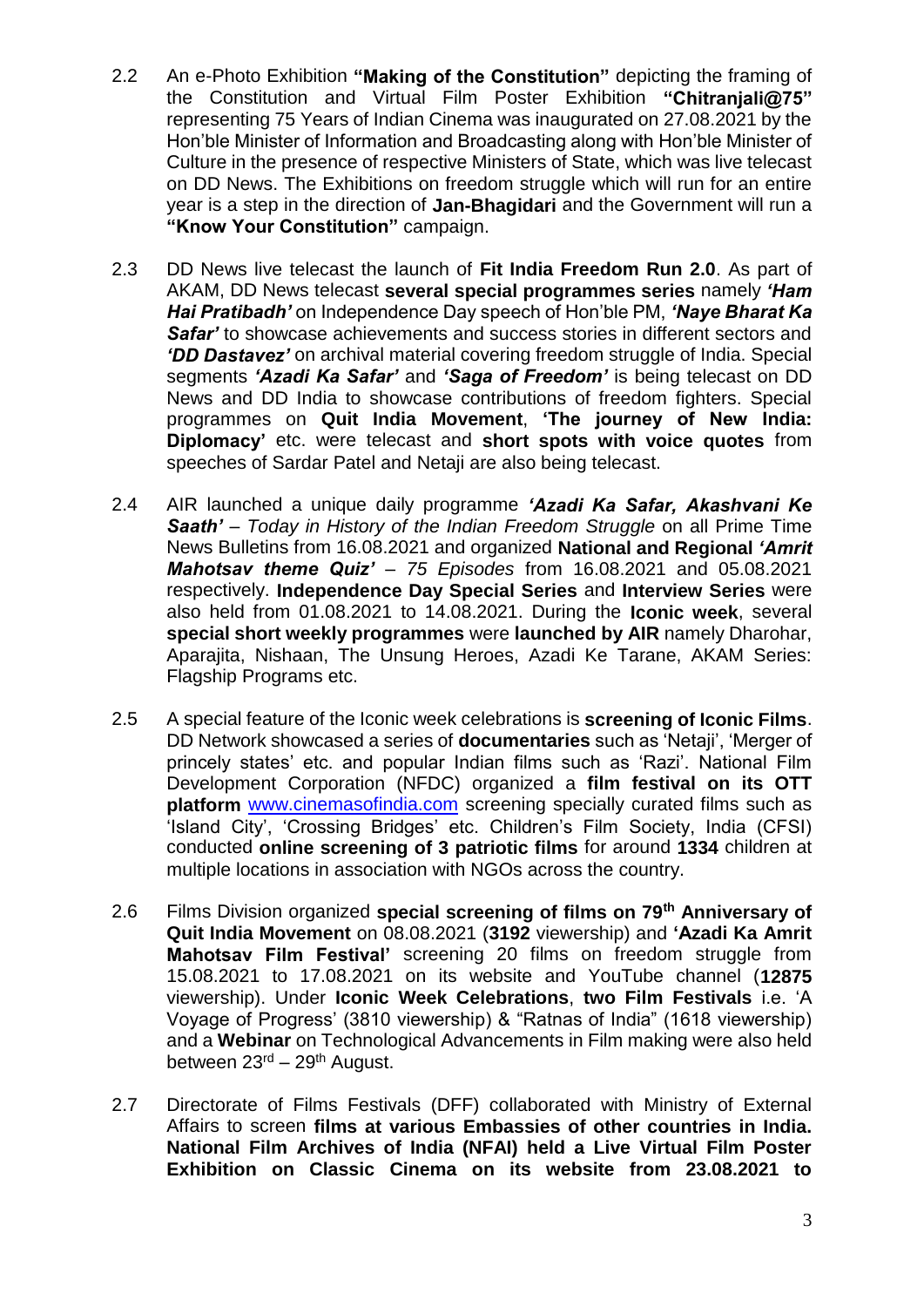### **29.08.2021. Several other key activities such as Online Interactive session for film students, webinar etc. were organized by Films Wing.**

- 2.8 During Iconic Week, BOC reached out to the people through **88 Integrated Communication and Outreach Programmes (ICOPs), 1016 cultural programmes** through Folk Communication Division, coverage of activities on AKAM in regional languages in over 500 newspapers and several Pvt. Regional TV channels. The ROBs of BOC organized **Freedom Walk**/ **Fit India Freedom Run** at various places across the country*. These activities were attended by dignitaries viz. Governor & Lt. Governor and Union & State Ministers. BOC also issued a half page colour print advertisement in 1700 newspapers and journals across the country, wherein for the first time a video was embedded through a QR code.* BOC also launched an **eBook on 'Making of the Constitution' which is available on its website**.
- 2.9 The August 2021 fortnightly editions of **New India Samachar (NIS)** on the themes of **'Sankalpit Bharat Sashakt Bharat'** and 'Inclusive Growth Universal Security' were printed in 13 languages & distributed across the country by BOC. E-versions of NIS were sent to over 65 million readers via emails using E-Sampark platform of MyGov India.
- 2.10 Publications Divisions (DPD) organized **Exhibitions showcasing books** on Indian Freedom Movement, Builders of Modern India etc. at Kolkata, Mumbai, Telangana, Bihar and Delhi HQ between 20.08.2021 to 04.09.2021. **Drawing competition** with awards for children and a **book cover design competition** were also organized on MyGov platform. A **special series of posts on Tribal freedom fighters** was run on Social Media handles, apart from special articles in journals of DPD. **Graphics** prepared by NMW were posted across Social Media platforms of MIB.

#### 3. **India's achievements in Tokyo Olympics** and **Paralympics 2020**

- 3.1 The **hosting of the Indian Contingent of Tokyo Olympics 2020** by the Hon'ble President and the Hon'ble PM of India, the Hon'ble PM's congratulations to the **medal winners of Tokyo Olympics 2020** and **Tokyo Paralympics 2020,** announcement of the name change of Khel Ratna Award to **Major Dhyan Chand Khel Ratna Award** and his **interaction with the India para-athlete contingent** for the Tokyo 2020 Paralympic Games on 17.08.2021 were covered widely on DD News and NSD:AIR. Several special programmes were aired including the following:
	- i. The **accessible and live coverage of the Olympic victories** were aired on DD Sports and AIR Sports network, apart from multiple YouTube channels and NewsOnAir app. Prasar Bharati hired **14 sign language artists** who presented 240 hours of Olympics live coverage in sign language and 16 AIR commentators for different Olympic events. **Opening and Closing ceremonies** were aired live and exclusive **Virtual Conclave** was held with top Indian sports personalities, biographies etc.
	- ii. DD News telecast special programme on PM's interactions with Olympics and Paralympics contingent. *'Super Seven of India'* special programme was telecast on DD India featuring all the medalists of Tokyo Olympics 2020, in addition to their **Exclusive Interviews** telecast on DD News. Paralympics is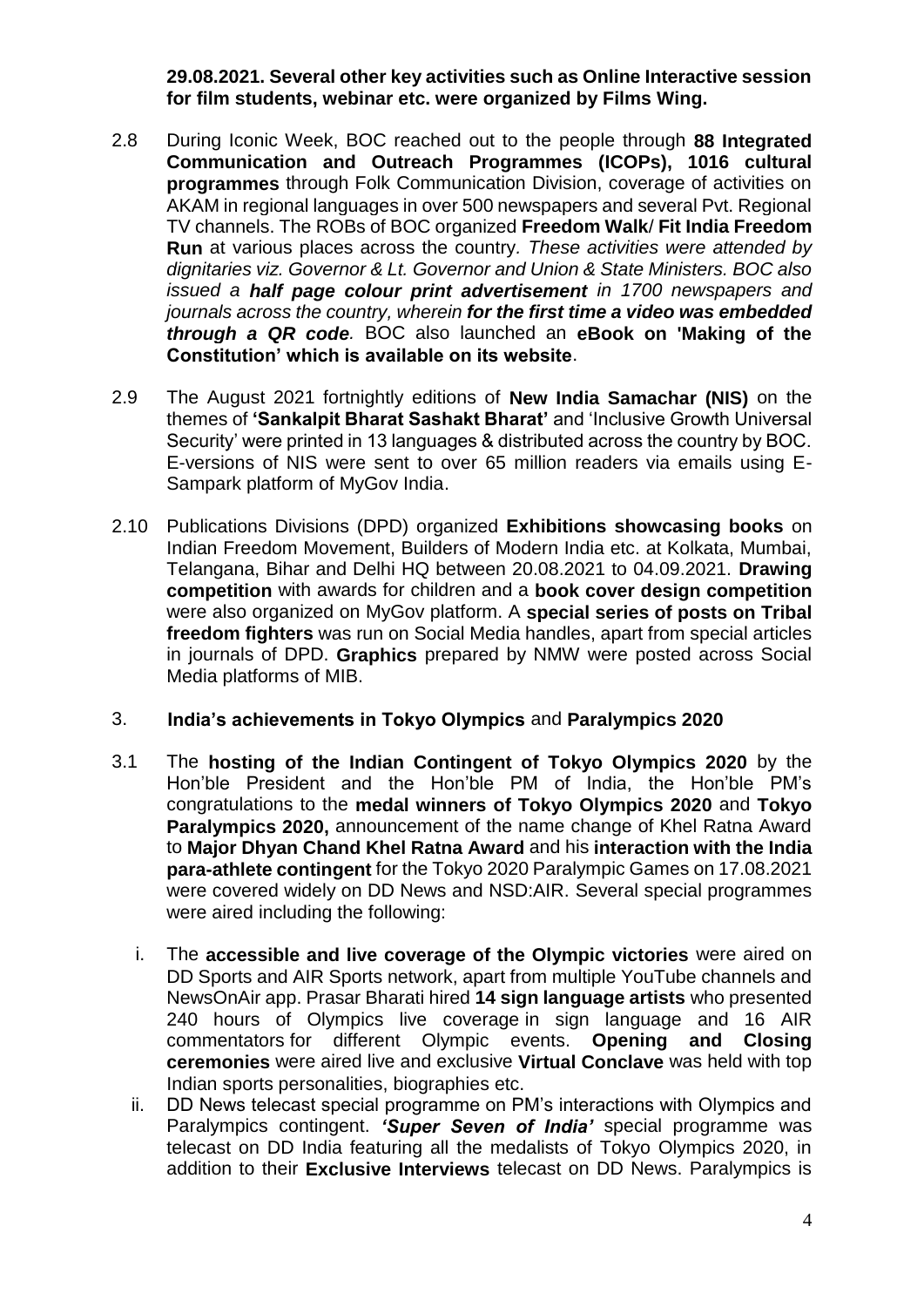extensively being covered in all shows & bulletins. **Daily Sportscan** on India's achievements at Tokyo was broadcast by NSD:AIR.

- 3.2 A **special article** written by the Hon'ble Minister of I&B and Youth Affairs & Sports titled *'Setting the Stage for India's Gold Quest'* has been commissioned by PIB and published in newspapers nation-wide.
- 3.3 The ROBs/ FOBs of BOC conducted an **extensive media campaign** to showcase the spirit of Olympics through Social Media platforms as under:

| Total No.<br><b>of</b><br>Facebook<br><b>Posts</b> | Total No. of<br>Tweets and Re-<br>tweets (with<br>'Impressions') | <b>Total No. of Songs/</b><br><b>Slogans/Videos/</b><br><b>Quizzes and</b><br><b>Interviews circulated</b><br>on WhatsApp | Total No.<br><b>of</b><br>Instagram<br><b>Posts</b> |
|----------------------------------------------------|------------------------------------------------------------------|---------------------------------------------------------------------------------------------------------------------------|-----------------------------------------------------|
| 4968                                               | 10196 (125654)                                                   | 6917                                                                                                                      | 1806                                                |

- 3.4 **Graphics** and **videos** related to the **#Cheer4India** campaign prepared by NMW were posted across the Social Media platforms of MIB.
- 4. The first copy of the book **'Reflecting, Recollecting, Reconnecting'** published by DPD on the activities of the Hon'ble Vice President during the  $4<sup>th</sup>$  year in office was presented to the Hon'ble Vice President of India by the Hon'ble Minister of Information and Broadcasting on 27.08.2021.
- 5. The second season of successful travelogue **'Rag Rag Mein Ganga'** was unveiled by the Hon'ble Minister of Information and Broadcasting, Hon'ble Minister of Jal Shakti and the Hon'ble Minister of State in Jal Shakti. On the occasion, it was informed that Season 1 of 'Rag Rag Mein Ganga' was watched by 1.75 crore people. The 2nd season of 26 episode travelogue went on air from 21.08.2021 on Doordarshan National.
- 6. The Hon'ble Minister of State for Information & Broadcasting inaugurated a **Community Radio Station (CRS) in Mysuru** on 29.08.2021. He also stated that Community radio is perfect example of "By the people, of the people, for the people".
- 7. **Information Technology (Intermediary Guidelines and Digital Media Ethics Code) Rules, 2021 –** As part of the grievances redressal mechanism, the Ministry has **registered two Level II Self-Regulatory Bodies** for looking into complaints of violation of Code of Ethics by publishers of news and currents affairs on digital media and publishers of online curated content. A **webinar** in association with Indian Institute of Mass Communication (IIMC) was conducted on 18.08.2021 for creating awareness on the Rules, which was attended by 160 participants. A **booklet** titled "Awareness Initiatives & Webinars on Digital Media Ethics Code" has been printed bringing out the key takeaways and learnings from these webinars, which has been uploaded on the website.
- 8. DD News and NSD:AIR provided live coverage and wide publicity to the **launches of e-RUPI digital payment solution** on 02.08.2021, **Ujjwala 2.0** in Uttar Pradesh on 10.08.2021 and **Vehicle Scrappage Policy** on 13.08.2021 by the Hon'ble PM, his inauguration of **multiple projects in Somnath** on 20.08.2021, his **interactions with the beneficiaries of PM Garib Kalyan**